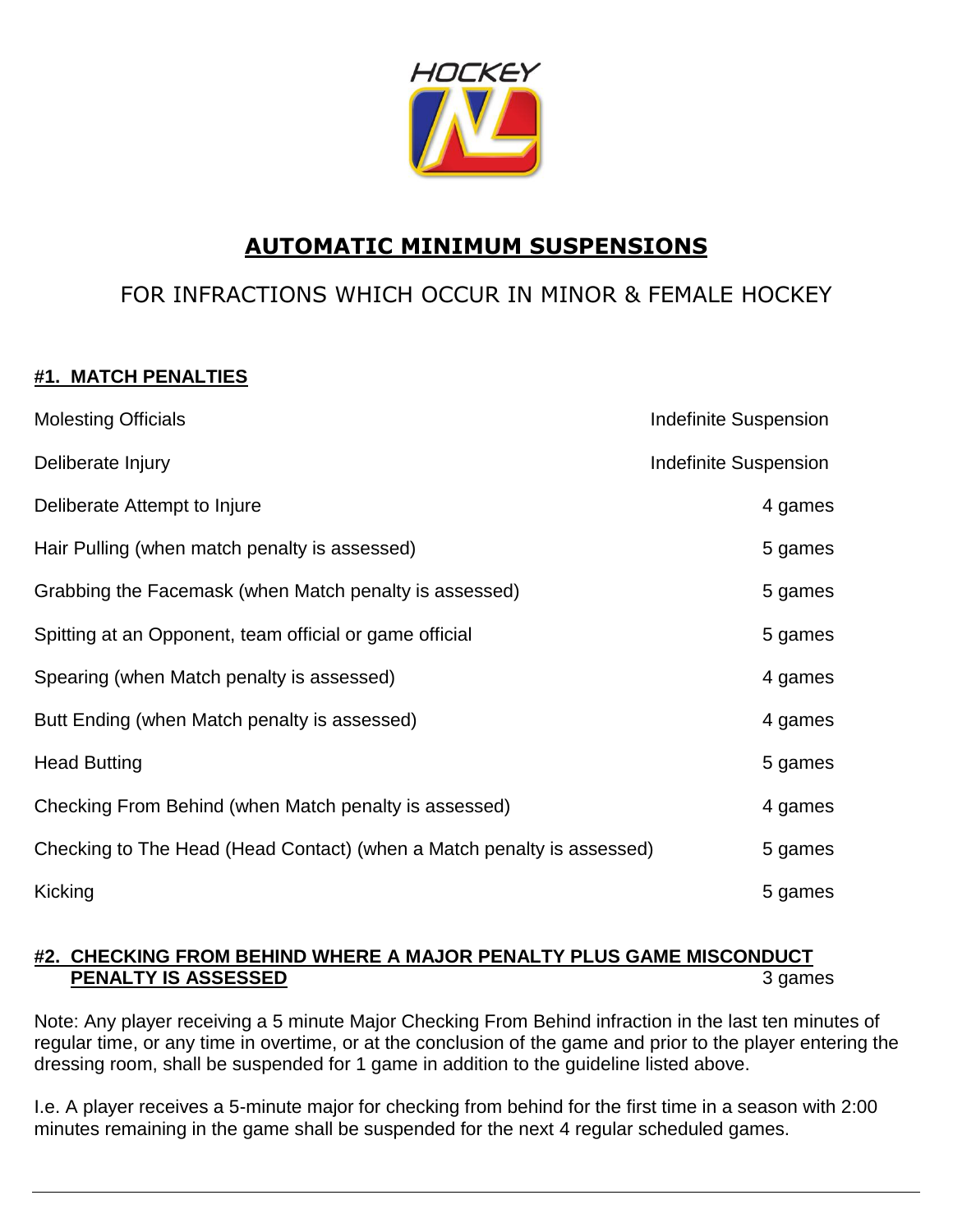## **#3. CHECKING TO THE HEAD (HEAD CONTACT) WHERE A MAJOR PENALTY PLUS A GAME MISCONDUCT PENALTY IS ASSESSED** 3 games

## **#4. CHECKING TO THE HEAD (HEAD CONTACT) WHERE A MATCH PENALTY IS ASSESSED**

5 games

### **#5. GROSS MISCONDUCT** 3 games

#### **#6. GAME MISCONDUCT**

Verbal Abuse of Officials (RULE 9.2) 3 games

Any player or team official who is assessed a Game Misconduct Penalty in the last ten minutes of regular time, or any time in overtime, or at the conclusion of the game and prior to the player or team official entering his dressing room, shall automatically be suspended for one game.

#### **#7. FIGHTING (PLAYING RULE 6.7):**

1<sup>st</sup> Time - 2 Games in Not Less Than 7 Days

2<sup>nd</sup> Time – 4 Games in Not Less Than 14 Days

3<sup>rd</sup> Time – Indefinite

 Note: Any player receiving a fighting infraction in the last ten minutes of regular time, or any time in overtime, or at the conclusion of the game and prior to the player or team official entering the dressing room, shall be suspended for 1 game in addition to the guideline listed above.

I.e. A player receives their second fighting infraction of the season with 2:00 minutes remaining in the game shall be suspended for the next 5 regular scheduled games in not less than 14 days.

| Third Man in a Fight                                                                                                                    | 3 games |
|-----------------------------------------------------------------------------------------------------------------------------------------|---------|
| Any Player Receiving a Fighting Major Penalty, which is as a Result of a Second or<br>Subsequent Fight During the Same Stoppage of Play | 3 games |
| <b>INSTIGATOR OR AGGRESSOR OF A FIGHT</b>                                                                                               |         |
| 1st Offence                                                                                                                             | 2 games |
| 2nd Offence                                                                                                                             | 3 games |
| 3rd Offence                                                                                                                             | 5 games |
| The Coach of the Team Whose Player is Penalized for a Third Offence of Instigator<br>Or Aggressor                                       | 4 games |
| #8 Leaving the Players Bench 9.5                                                                                                        |         |
| Player Identified as First to Leave the Players' Bench During a Fight or For the<br>Purpose of Starting a Fight                         | 4 games |
| Player Identified as First to Leave the Penalty Box During a Fight or For the<br>Purpose of Starting a Fight                            | 4 games |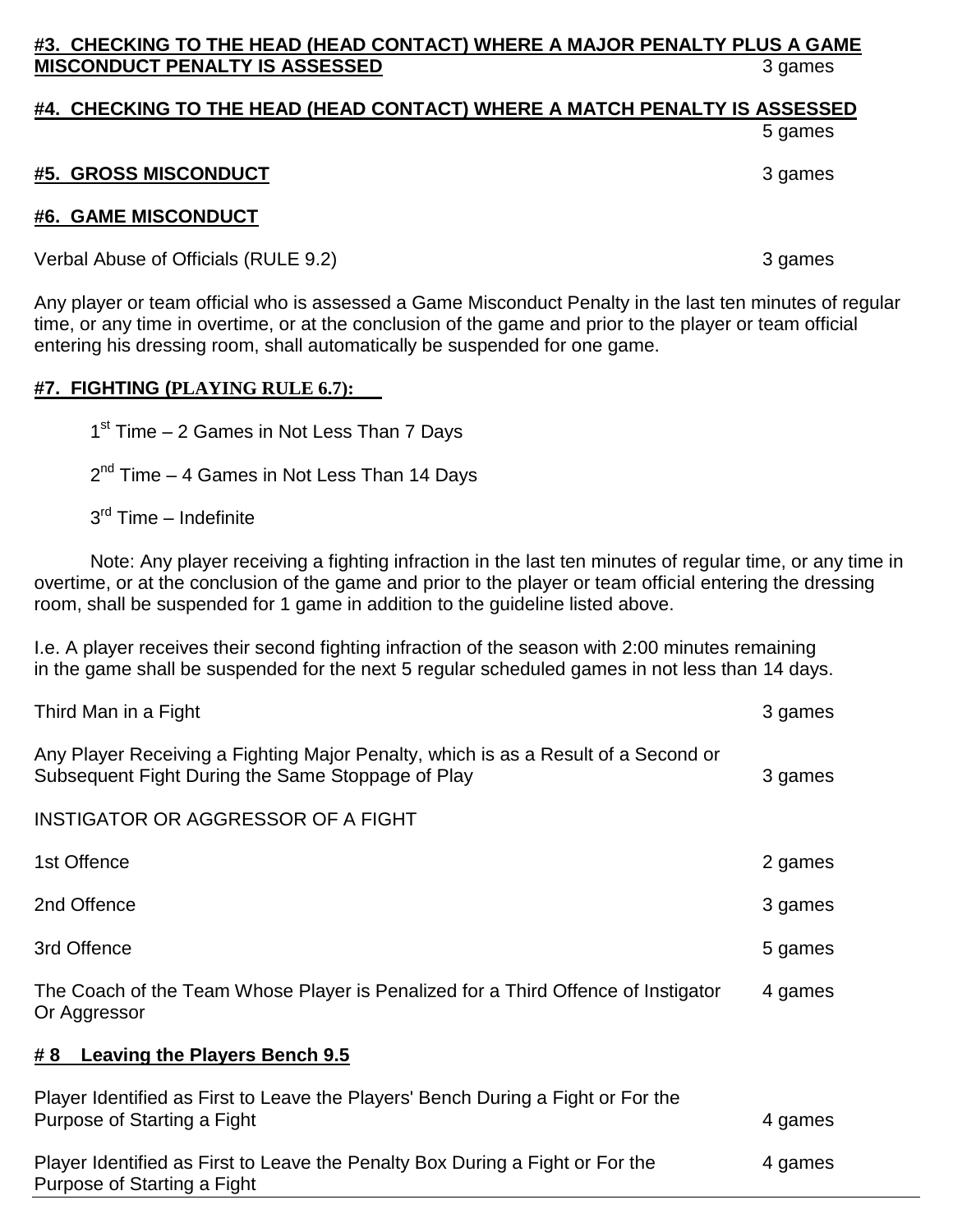| Coach of a Team Whose Player is Penalized Under the Above Two Points                                                                                                        |                       | 4 games |  |
|-----------------------------------------------------------------------------------------------------------------------------------------------------------------------------|-----------------------|---------|--|
| Coach Whose Player is Not Identified as The First to Leave The Player's or<br>Penalty Bench During an On-Ice Altercation                                                    |                       | 3 games |  |
| # 9 REMOVING THE HELMET INFRACTIONS (Gross)                                                                                                                                 |                       |         |  |
| Any player who removes their chinstraps before or during fights                                                                                                             |                       | 3 games |  |
| If a player intentionally removes his helmet and intentionally releases his chinstrap<br>to fight and the opposing player doesn't, the former gets an additional two minute |                       |         |  |
| minor penalty                                                                                                                                                               |                       | 3 games |  |
| If the player removes his opponent's helmet or releases the chinstrap before or during<br>a fight                                                                           |                       | 3 games |  |
| #10. PRE/POST GAME ALTERCATIONS                                                                                                                                             |                       |         |  |
| Any Player Involved Where Majors and<br><b>Game Misconducts are Assessed</b>                                                                                                |                       | 4 games |  |
| Coach of a Team Whose Players are so Penalized                                                                                                                              | Indefinite suspension |         |  |
| Any Team Involved in a Pre or Post Game Brawl                                                                                                                               | Indefinite suspension |         |  |

### **#10. REFUSING TO START PLAYER**

To be referred to the President of Hockey Newfoundland & Labrador for Ruling

**NOTE #1:** Applicable in League games and tournament games.

**NOTE #2:** Suspensions for all infractions will begin to be served immediately after the assessment of the penalty in accordance with the suspension guidelines above.

**NOTE #3:** When the suspension carries a time frame (i.e. 7 days), the player will serve the full 7 days. For example, if an infraction occurs during a game on Saturday, the player cannot return until the following Sunday. In no case can the day on which the infraction occurred be counted as a day of suspension.

**NOTE #4:** Players who are under suspension are suspended from all Hockey NL activities for the duration of their suspension including practices. Notwithstanding this, the President of Hockey NL has the discretion to allow a player the permission to practice for the purpose of team try-outs and his decision is final and binding.

**NOTE #5:** In all cases where the infractions result in bodily injury, the suspensions will be of a longer duration.

**NOTE #6:** Players receiving Gross Misconducts or Match Penalties are not eligible to play until the suspension has been ruled on.

**NOTE #7:** A high school player who is also a registered minor or junior hockey player, who receives a suspension for a Gross Misconduct or Match Penalty from HNL, must serve his suspension by